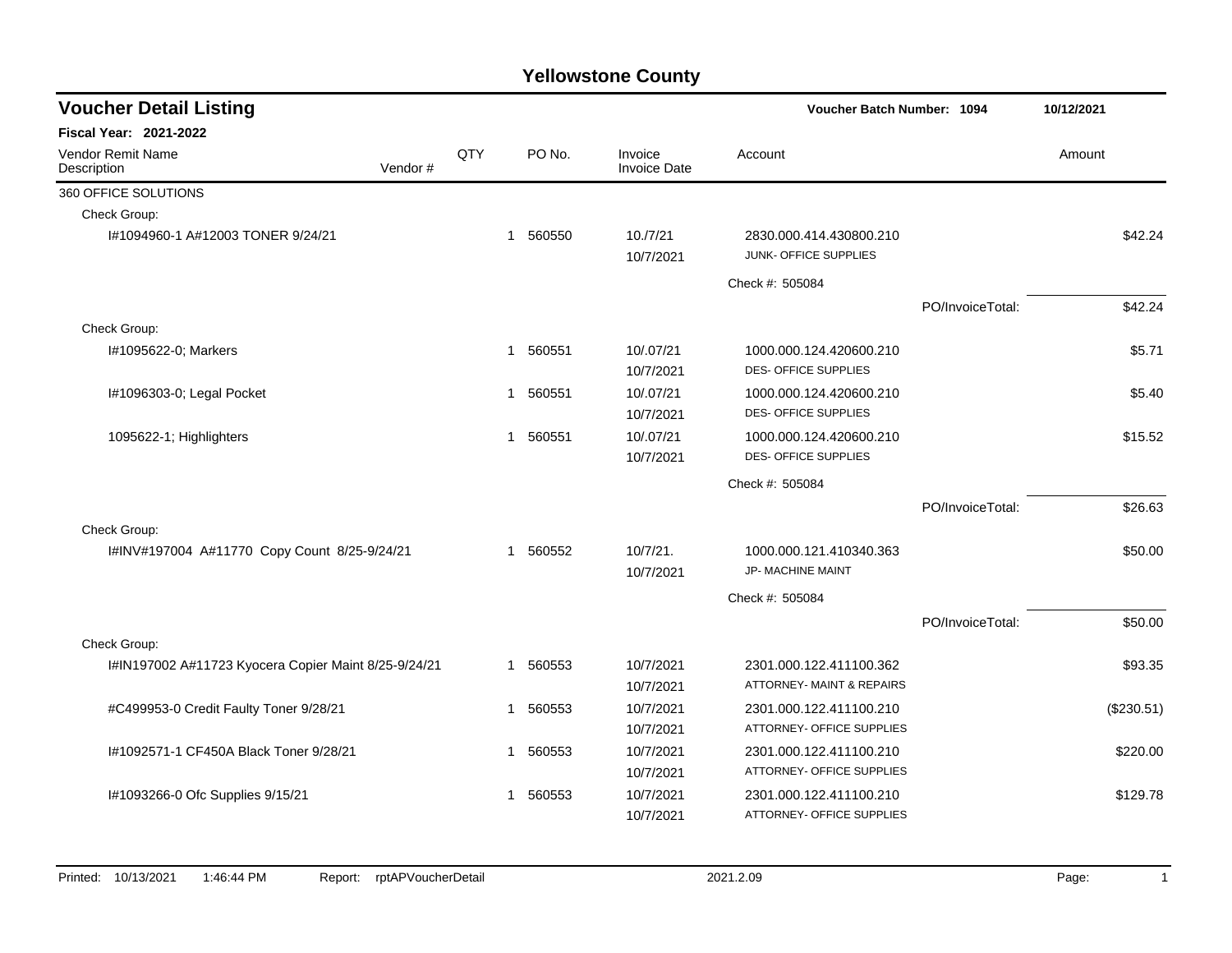| <b>Voucher Detail Listing</b>             |                            |              |          |                                | Voucher Batch Number: 1094       |                  | 10/12/2021              |
|-------------------------------------------|----------------------------|--------------|----------|--------------------------------|----------------------------------|------------------|-------------------------|
| <b>Fiscal Year: 2021-2022</b>             |                            |              |          |                                |                                  |                  |                         |
| Vendor Remit Name<br>Description          | Vendor#                    | QTY          | PO No.   | Invoice<br><b>Invoice Date</b> | Account                          |                  | Amount                  |
| #C1093266-0 Credit Ofc Supplies 9/16/21   |                            | $\mathbf{1}$ | 560553   | 10/7/2021                      | 2301.000.122.411100.210          |                  | (\$1.68)                |
|                                           |                            |              |          | 10/7/2021                      | ATTORNEY- OFFICE SUPPLIES        |                  |                         |
| #1093266-1 Gel Pens 9/20/21               |                            | $\mathbf{1}$ | 560553   | 10/7/2021                      | 2301.000.122.411100.210          |                  | \$5.04                  |
|                                           |                            |              |          | 10/7/2021                      | ATTORNEY- OFFICE SUPPLIES        |                  |                         |
| I#1093769-0 Gel Pen Refills 9/27/21       |                            | 1            | 560553   | 10/7/2021                      | 2301.000.122.411100.210          |                  | \$1.68                  |
|                                           |                            |              |          | 10/7/2021                      | ATTORNEY- OFFICE SUPPLIES        |                  |                         |
| I#1094080-0 CF452A Yellow Toner 9/28/21   |                            |              | 1 560553 | 10/7/2021                      | 2301.000.122.411100.210          |                  | \$284.27                |
|                                           |                            |              |          | 10/7/2021                      | ATTORNEY- OFFICE SUPPLIES        |                  |                         |
| #1094080-1 CF450A Black Toner 9/28/21     |                            |              | 1 560553 | 10/7/2021                      | 2301.000.122.411100.210          |                  | \$228.65                |
|                                           |                            |              |          | 10/7/2021                      | ATTORNEY- OFFICE SUPPLIES        |                  |                         |
| I#1094115-2 CF452A Yellow Toner           |                            | 1            | 560553   | 10/7/2021                      | 2301.000.122.411100.210          |                  | \$274.89                |
|                                           |                            |              |          | 10/7/2021                      | ATTORNEY- OFFICE SUPPLIES        |                  |                         |
| #1094115-3 CF450A Black Toner 9/28/21     |                            | -1           | 560553   | 10/7/2021                      | 2301.000.122.411100.210          |                  | \$220.89                |
|                                           |                            |              |          | 10/7/2021                      | ATTORNEY- OFFICE SUPPLIES        |                  |                         |
| #1094877-0 DN Calendars 9/22/21           |                            | $\mathbf 1$  | 560553   | 10/7/2021                      | 2301.000.122.411100.210          |                  | \$168.19                |
|                                           |                            |              |          | 10/7/2021                      | ATTORNEY- OFFICE SUPPLIES        |                  |                         |
| I#1094877-1 DN Calendars 9/27/21          |                            | 1            | 560553   | 10/7/2021                      | 2301.000.122.411100.210          |                  | \$46.66                 |
|                                           |                            |              |          | 10/7/2021                      | ATTORNEY- OFFICE SUPPLIES        |                  |                         |
| #1095556-0 Civil Calendars 9/23/21        |                            | $\mathbf 1$  | 560553   | 10/7/2021                      | 2190.000.429.510333.210          |                  | \$95.57                 |
|                                           |                            |              |          | 10/7/2021                      | INSUR ADMIN- OFFICE SUPPLIES     |                  |                         |
| I#1095556-1 Civil Calendars 9/28/21       |                            |              | 560553   | 10/7/2021                      | 2190.000.429.510333.210          |                  | \$33.42                 |
|                                           |                            |              |          | 10/7/2021                      | INSUR ADMIN- OFFICE SUPPLIES     |                  |                         |
| I#1095573-0 Envelopes, Note Paper 9/23/21 |                            | -1           | 560553   | 10/7/2021                      | 2301.000.122.411100.210          |                  | \$53.69                 |
|                                           |                            |              |          | 10/7/2021                      | ATTORNEY- OFFICE SUPPLIES        |                  |                         |
| I#1095763-0 DVD+R,4.7GB 9/24/21           |                            | 1            | 560553   | 10/7/2021                      | 2301.000.122.411100.210          |                  | \$102.27                |
|                                           |                            |              |          | 10/7/2021                      | <b>ATTORNEY- OFFICE SUPPLIES</b> |                  |                         |
|                                           |                            |              |          |                                | Check #: 505084                  |                  |                         |
|                                           |                            |              |          |                                |                                  | PO/InvoiceTotal: | \$1,726.16              |
| Check Group:                              |                            |              |          |                                |                                  |                  |                         |
| I#1097685-0 yellow note pads/legal paper  |                            | $\mathbf 1$  | 560554   | 10/07/21                       | 1000.000.100.410100.210          |                  | \$21.62                 |
|                                           |                            |              |          | 10/7/2021                      | <b>BOCC- OFFICE SUPPLIES</b>     |                  |                         |
| Printed: 10/13/2021<br>1:46:44 PM         | Report: rptAPVoucherDetail |              |          |                                | 2021.2.09                        |                  | $\overline{2}$<br>Page: |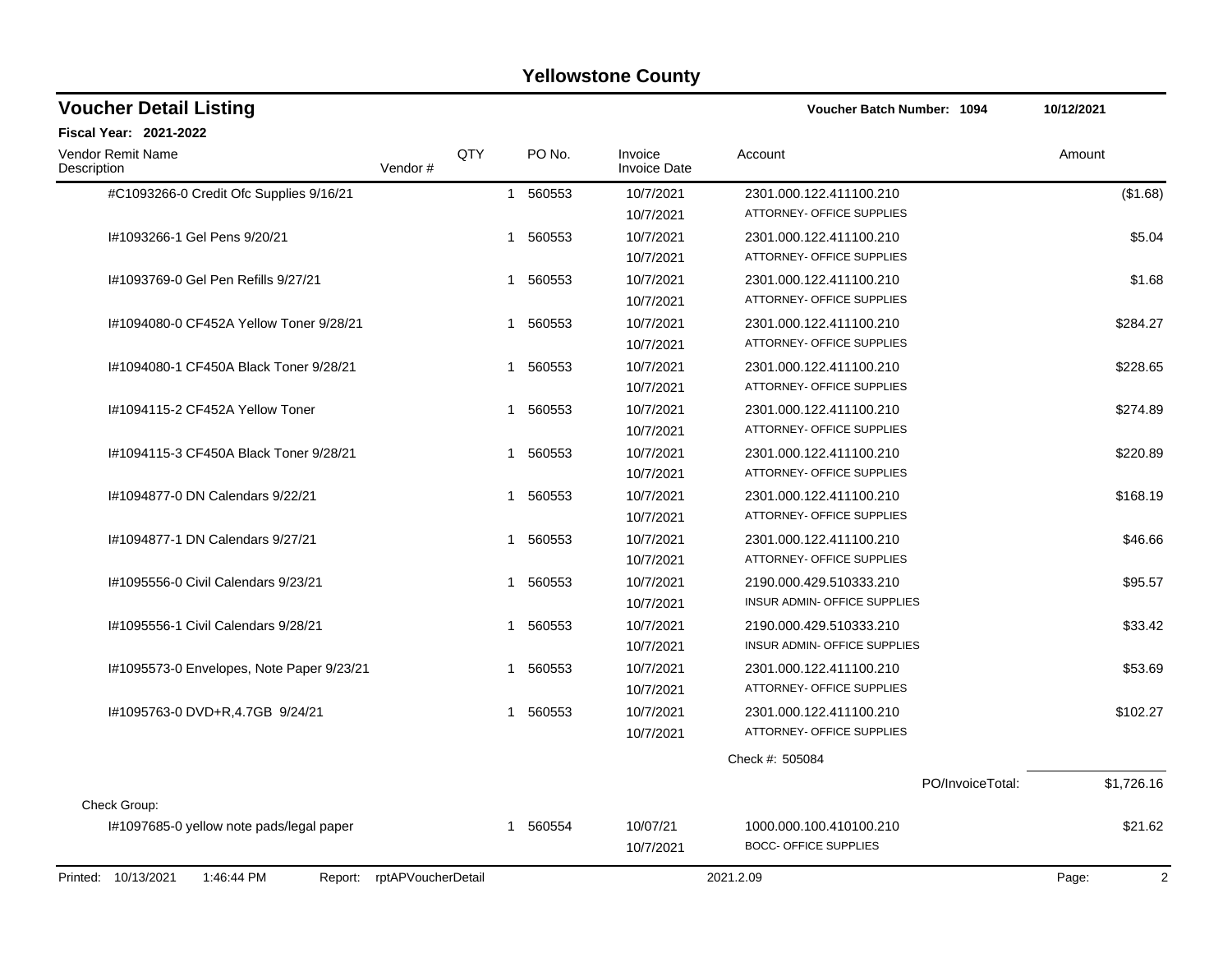| <b>Voucher Detail Listing</b>                |                    |     |                        |                                | Voucher Batch Number: 1094                                 |                  | 10/12/2021 |
|----------------------------------------------|--------------------|-----|------------------------|--------------------------------|------------------------------------------------------------|------------------|------------|
| Fiscal Year: 2021-2022                       |                    |     |                        |                                |                                                            |                  |            |
| Vendor Remit Name<br>Description             | Vendor#            | QTY | PO No.                 | Invoice<br><b>Invoice Date</b> | Account                                                    |                  | Amount     |
|                                              |                    |     |                        |                                | Check #: 505084                                            |                  |            |
|                                              |                    |     |                        |                                |                                                            | PO/InvoiceTotal: | \$21.62    |
| Check Group:                                 |                    |     |                        |                                |                                                            |                  |            |
| I#1097035-0 A#12002 calendars                |                    |     | 560555<br>$\mathbf{1}$ | 10/7/21<br>10/7/2021           | 1000.000.114.410531.210<br>AUDITOR- OFFICE SUPPLIES        |                  | \$21.66    |
|                                              |                    |     |                        |                                | Check #: 505084                                            |                  |            |
|                                              |                    |     |                        |                                |                                                            | PO/InvoiceTotal: | \$21.66    |
|                                              |                    |     |                        |                                |                                                            | Vendor Total:    | \$1,888.31 |
| <b>ACE ELECTRIC</b>                          | 001070             |     |                        |                                |                                                            |                  |            |
| Check Group:                                 |                    |     |                        |                                |                                                            |                  |            |
| I#5463; WHC; LIGHTING                        |                    |     | 1 560528               | 10/7/21<br>10/7/2021           | 2360.000.145.460452.360<br>FACILITIES- REPAIR & MAINT      |                  | \$3,500.00 |
| 1#5467 REPAIR KETTLE                         |                    |     | 560528<br>1            | 10/7/21<br>10/7/2021           | 2300.000.146.411200.360<br>FACILITIES JAIL- REPAIR & MAINT |                  | \$180.00   |
| I#5465 MOVE OUTLET                           |                    |     | 560528<br>1            | 10/7/21<br>10/7/2021           | 2300.000.146.411200.360<br>FACILITIES JAIL- REPAIR & MAINT |                  | \$90.00    |
|                                              |                    |     |                        |                                | Check #: 505085                                            |                  |            |
|                                              |                    |     |                        |                                |                                                            | PO/InvoiceTotal: | \$3,770.00 |
|                                              |                    |     |                        |                                |                                                            | Vendor Total:    | \$3,770.00 |
| AIR CONTROLS CO                              | 001147             |     |                        |                                |                                                            |                  |            |
| Check Group:                                 |                    |     |                        |                                |                                                            |                  |            |
| I#11970 REPAIR KETTLE                        |                    |     | 560529<br>1            | 10/7/21<br>10/7/2021           | 2300.000.146.411200.360<br>FACILITIES JAIL- REPAIR & MAINT |                  | \$190.00   |
| I#11971 CHECK KETTLE                         |                    |     | 560529<br>$\mathbf{1}$ | 10/7/21<br>10/7/2021           | 2300.000.146.411200.360<br>FACILITIES JAIL- REPAIR & MAINT |                  | \$390.00   |
|                                              |                    |     |                        |                                | Check #: 505086                                            |                  |            |
|                                              |                    |     |                        |                                |                                                            | PO/InvoiceTotal: | \$580.00   |
|                                              |                    |     |                        |                                |                                                            | Vendor Total:    | \$580.00   |
| AMAZON WEB SERVICE INC<br>Check Group:       |                    |     |                        |                                |                                                            |                  |            |
| Printed: 10/13/2021<br>1:46:44 PM<br>Report: | rptAPVoucherDetail |     |                        |                                | 2021.2.09                                                  |                  | Page:<br>3 |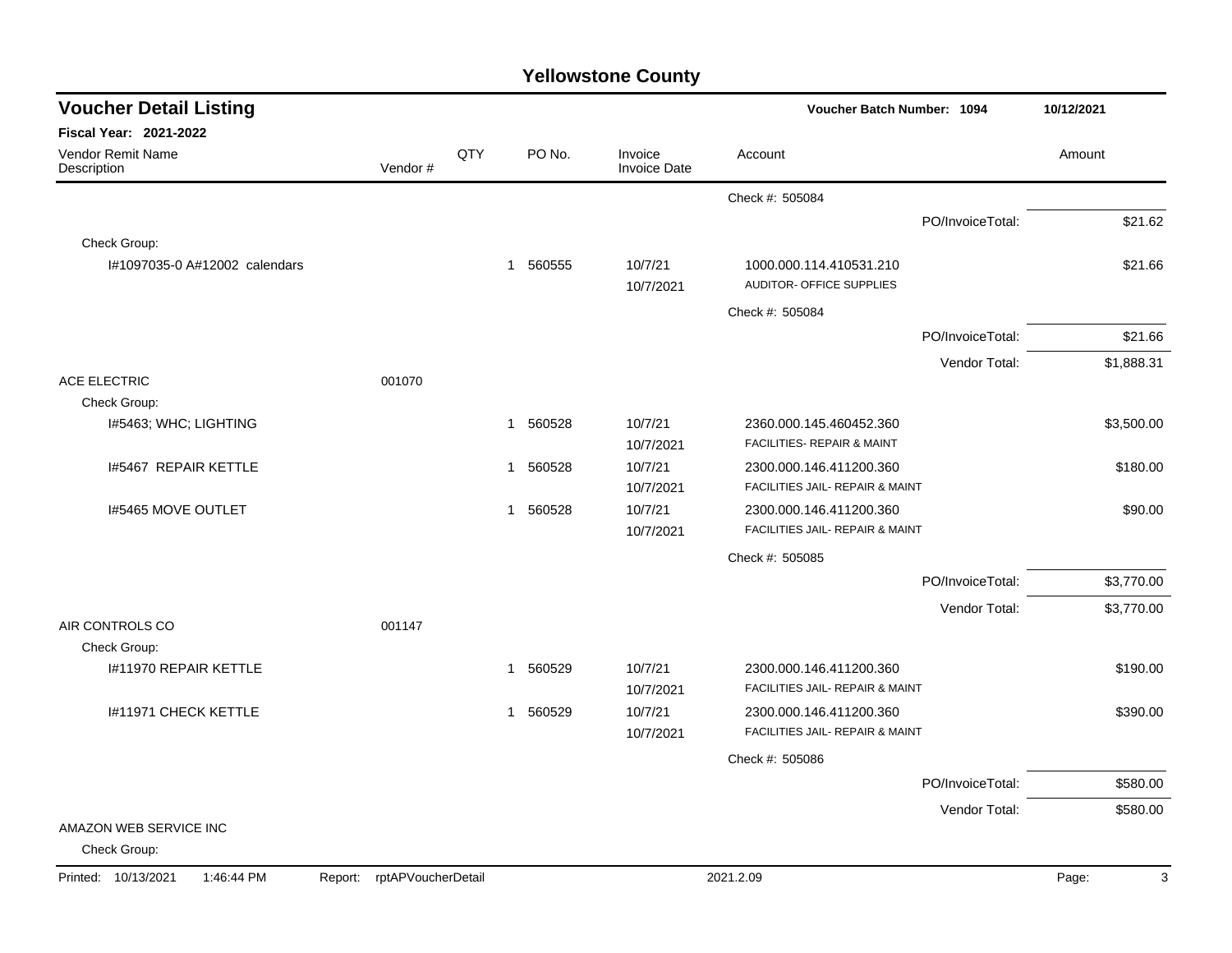| <b>Voucher Detail Listing</b>                                   |          |     |              |          |                                | Voucher Batch Number: 1094                                    | 10/12/2021       |          |
|-----------------------------------------------------------------|----------|-----|--------------|----------|--------------------------------|---------------------------------------------------------------|------------------|----------|
| Fiscal Year: 2021-2022                                          |          |     |              |          |                                |                                                               |                  |          |
| Vendor Remit Name<br>Description                                | Vendor # | QTY |              | PO No.   | Invoice<br><b>Invoice Date</b> | Account                                                       |                  | Amount   |
| A#705868114713; Inv#855754437- Amazon Web Storage<br>Sept. 2021 |          |     |              | 1 560569 | 10/7/21                        | 6060.000.608.500800.368                                       |                  | \$54.23  |
|                                                                 |          |     |              |          | 10/7/2021                      | TECHNOLOGY- SOFTWARE/HARDWARE MAINT                           |                  |          |
|                                                                 |          |     |              |          |                                | Check #: 505087                                               |                  |          |
|                                                                 |          |     |              |          |                                |                                                               | PO/InvoiceTotal: | \$54.23  |
|                                                                 |          |     |              |          |                                |                                                               | Vendor Total:    | \$54.23  |
| ANGEL LIND'S DAIRY INC<br>Check Group:                          |          |     |              |          |                                |                                                               |                  |          |
| I#8012019 A#YOUTHS Dairy                                        |          |     | $\mathbf{1}$ | 560546   | 10/7/21<br>10/7/2021           | 2399.000.235.420250.223<br>YSC-FOOD                           |                  | \$196.03 |
|                                                                 |          |     |              |          |                                | Check #: 505088                                               |                  |          |
|                                                                 |          |     |              |          |                                |                                                               | PO/InvoiceTotal: | \$196.03 |
| ARMACOST TRANE SERVICE COMPANY<br>Check Group:                  | 001413   |     |              |          |                                |                                                               | Vendor Total:    | \$196.03 |
| I#44132; YCCH; MOTOR                                            |          |     |              | 1 560530 | 10/7/21<br>10/7/2021           | 1000.000.145.411200.360<br>FACILITIES- REPAIR & MAINT SERVICE |                  | \$459.91 |
|                                                                 |          |     |              |          |                                | Check #: 505089                                               |                  |          |
|                                                                 |          |     |              |          |                                |                                                               | PO/InvoiceTotal: | \$459.91 |
| <b>ATS INLAND</b>                                               |          |     |              |          |                                |                                                               | Vendor Total:    | \$459.91 |
| Check Group:<br>I#1040223 Alternate Part #AFB24-SR 9/15/21      |          |     | 1            | 560548   | 10/7/21<br>10/7/2021           | 2300.000.146.411200.360<br>FACILITIES JAIL- REPAIR & MAINT    |                  | \$363.74 |
|                                                                 |          |     |              |          |                                | Check #: 505090                                               |                  |          |
|                                                                 |          |     |              |          |                                |                                                               | PO/InvoiceTotal: | \$363.74 |
| <b>BALCO UNIFORM CO INC</b>                                     | 041513   |     |              |          |                                |                                                               | Vendor Total:    | \$363.74 |
| Check Group:                                                    |          |     |              |          |                                |                                                               |                  |          |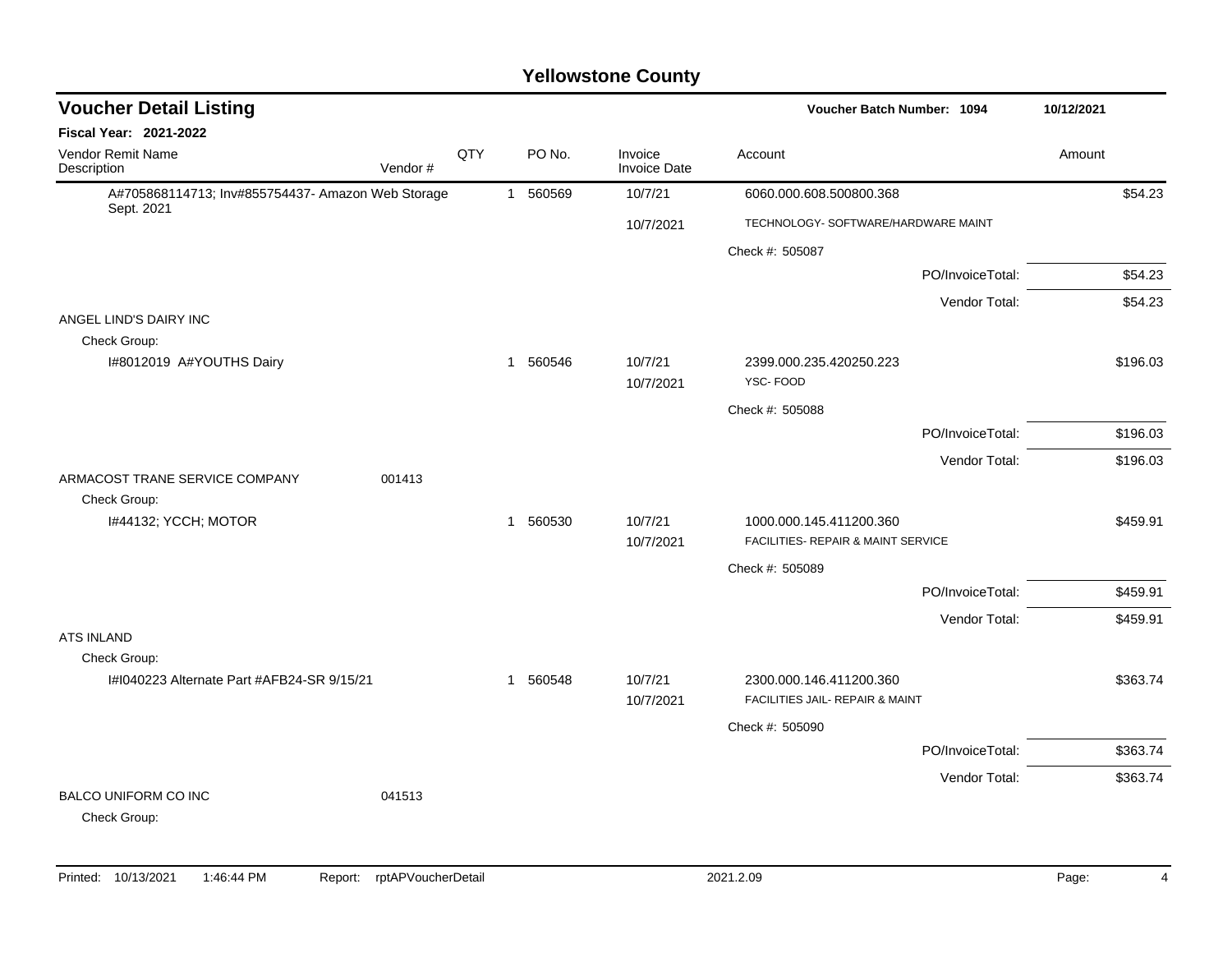|                                             |                            |     |                        | <b>Yellowstone County</b>      |                                                               |            |
|---------------------------------------------|----------------------------|-----|------------------------|--------------------------------|---------------------------------------------------------------|------------|
| <b>Voucher Detail Listing</b>               |                            |     |                        |                                | <b>Voucher Batch Number: 1094</b>                             | 10/12/2021 |
| Fiscal Year: 2021-2022                      |                            |     |                        |                                |                                                               |            |
| Vendor Remit Name<br>Description            | Vendor#                    | QTY | PO No.                 | Invoice<br><b>Invoice Date</b> | Account                                                       | Amount     |
| I#63408 A#10511 Replacement duty pants DS   |                            |     | 560540<br>$\mathbf{1}$ | 10/7/21                        | 2300.000.130.420110.226                                       | \$60.00    |
|                                             |                            |     |                        | 10/7/2021                      | ADMIN- CLOTHING & UNIFORMS                                    |            |
|                                             |                            |     |                        |                                | Check #: 505091                                               |            |
|                                             |                            |     |                        |                                | PO/InvoiceTotal:                                              | \$60.00    |
| <b>BARGREEN ELLINGSON INC</b>               | 046659                     |     |                        |                                | Vendor Total:                                                 | \$60.00    |
| Check Group:                                |                            |     |                        |                                |                                                               |            |
| I#10029430; YCCH; TISSUE                    |                            |     | 560542<br>1            | 10/7/21<br>10/7/2021           | 1000.000.145.411200.224<br>FACILITIES- JANITORIAL SUPPLIES    | \$133.32   |
| I#10035053; YCCH; TOWELS                    |                            |     | 560542<br>1            | 10/7/21<br>10/7/2021           | 1000.000.145.411200.224<br>FACILITIES- JANITORIAL SUPPLIES    | \$143.64   |
|                                             |                            |     |                        |                                | Check #: 505092                                               |            |
|                                             |                            |     |                        |                                | PO/InvoiceTotal:                                              | \$276.96   |
|                                             |                            |     |                        |                                | Vendor Total:                                                 | \$276.96   |
| <b>BIG SKY LINEN SUPPLY</b><br>Check Group: | 001710                     |     |                        |                                |                                                               |            |
| #0507723/Floor mats                         |                            |     | 560531<br>$\mathbf 1$  | 10/7/21<br>10/7/2021           | 2140.000.403.431100.366<br>WEED- REPAIR & MAINT BUILDINGS     | \$35.12    |
|                                             |                            |     |                        |                                | Check #: 505093                                               |            |
|                                             |                            |     |                        |                                | PO/InvoiceTotal:                                              | \$35.12    |
|                                             |                            |     |                        |                                | Vendor Total:                                                 | \$35.12    |
| BILLINGS REGIONAL LANDFILL<br>Check Group:  | 042554                     |     |                        |                                |                                                               |            |
| I#01458904 9-23-21 GARBAGE                  |                            |     | 560536<br>1            | 10/07/21                       | 2830.000.414.430800.365                                       | \$11.45    |
|                                             |                            |     |                        | 10/7/2021                      | JUNK VEHICLE- GROUND MAINT                                    |            |
|                                             |                            |     |                        |                                | Check #: 505094                                               |            |
|                                             |                            |     |                        |                                | PO/InvoiceTotal:                                              | \$11.45    |
| Check Group:                                |                            |     |                        |                                |                                                               |            |
| I#1458683; YCCH; DUMP CHG                   |                            |     | 560537<br>$\mathbf 1$  | 10/7/21<br>10/7/2021           | 1000.000.145.411200.360<br>FACILITIES- REPAIR & MAINT SERVICE | \$14.20    |
| Printed: 10/13/2021<br>1:46:44 PM           | Report: rptAPVoucherDetail |     |                        |                                | 2021.2.09                                                     | Page:<br>5 |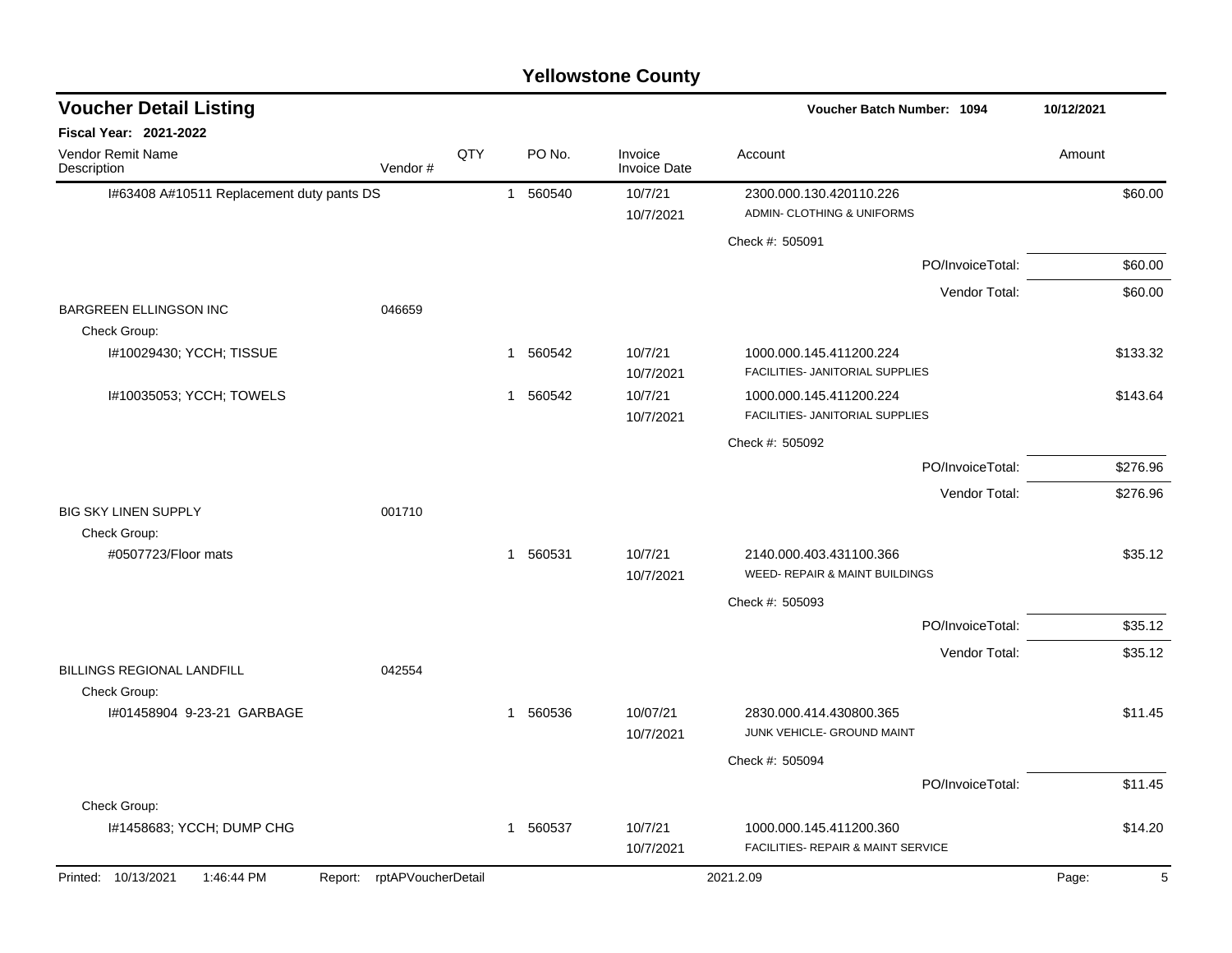|                                            |                            |     |          | <b>Yellowstone County</b>      |                                                                          |            |
|--------------------------------------------|----------------------------|-----|----------|--------------------------------|--------------------------------------------------------------------------|------------|
| <b>Voucher Detail Listing</b>              |                            |     |          |                                | Voucher Batch Number: 1094                                               | 10/12/2021 |
| Fiscal Year: 2021-2022                     |                            |     |          |                                |                                                                          |            |
| Vendor Remit Name<br>Description           | Vendor#                    | QTY | PO No.   | Invoice<br><b>Invoice Date</b> | Account                                                                  | Amount     |
| I#1458735; YCCH; DUMP CHG                  |                            |     | 1 560537 | 10/7/21<br>10/7/2021           | 1000.000.145.411200.360<br><b>FACILITIES- REPAIR &amp; MAINT SERVICE</b> | \$11.90    |
| I#1458843; YCCH; DUMP CHG                  |                            |     | 1 560537 | 10/7/21<br>10/7/2021           | 1000.000.145.411200.360<br><b>FACILITIES- REPAIR &amp; MAINT SERVICE</b> | \$19.45    |
| I#1459434; YCCH; DUMP CHG                  |                            |     | 1 560537 | 10/7/21<br>10/7/2021           | 1000.000.145.411200.360<br>FACILITIES- REPAIR & MAINT SERVICE            | \$13.20    |
| I#1459496; YCCH; DUMP CHG                  |                            |     | 1 560537 | 10/7/21<br>10/7/2021           | 1000.000.145.411200.360<br>FACILITIES- REPAIR & MAINT SERVICE            | \$14.20    |
| I#1459780; YCCH; DUMP CHG                  |                            |     | 1 560537 | 10/7/21<br>10/7/2021           | 1000.000.145.411200.360<br>FACILITIES- REPAIR & MAINT SERVICE            | \$25.10    |
| I#1459834; YCCH; DUMP CHG                  |                            | 1   | 560537   | 10/7/21<br>10/7/2021           | 1000.000.145.411200.360<br>FACILITIES- REPAIR & MAINT SERVICE            | \$23.10    |
| I#1460481; YCCH; DUMP CHG                  |                            |     | 1 560537 | 10/7/21<br>10/7/2021           | 1000.000.145.411200.360<br>FACILITIES- REPAIR & MAINT SERVICE            | \$18.15    |
| I#1460406; YCCH; DUMP CHG                  |                            |     | 1 560537 | 10/7/21<br>10/7/2021           | 1000.000.145.411200.360<br>FACILITIES- REPAIR & MAINT SERVICE            | \$12.85    |
|                                            |                            |     |          |                                | Check #: 505094                                                          |            |
|                                            |                            |     |          |                                | PO/InvoiceTotal:                                                         | \$152.15   |
|                                            |                            |     |          |                                | Vendor Total:                                                            | \$163.60   |
| <b>DON'S CAR WASH</b>                      | 002650                     |     |          |                                |                                                                          |            |
| Check Group:<br>A#36196695; YCCH; CAR WASH |                            |     | 1 560532 | 10/7/21<br>10/7/2021           | 1000.000.145.411200.360<br>FACILITIES- REPAIR & MAINT SERVICE            | \$5.00     |
| A#81234698; YCCH; CAR WASH                 |                            |     | 1 560532 | 10/7/21<br>10/7/2021           | 1000.000.145.411200.360<br>FACILITIES- REPAIR & MAINT SERVICE            | \$5.00     |
| A#58730314; YCCH; CAR WASH                 |                            | 1.  | 560532   | 10/7/21<br>10/7/2021           | 1000.000.145.411200.360<br>FACILITIES- REPAIR & MAINT SERVICE            | \$5.00     |
|                                            |                            |     |          |                                | Check #: 505095                                                          |            |
|                                            |                            |     |          |                                | PO/InvoiceTotal:                                                         | \$15.00    |
|                                            |                            |     |          |                                | Vendor Total:                                                            | \$15.00    |
| Printed: 10/13/2021<br>1:46:44 PM          | Report: rptAPVoucherDetail |     |          |                                | 2021.2.09                                                                | Page:<br>6 |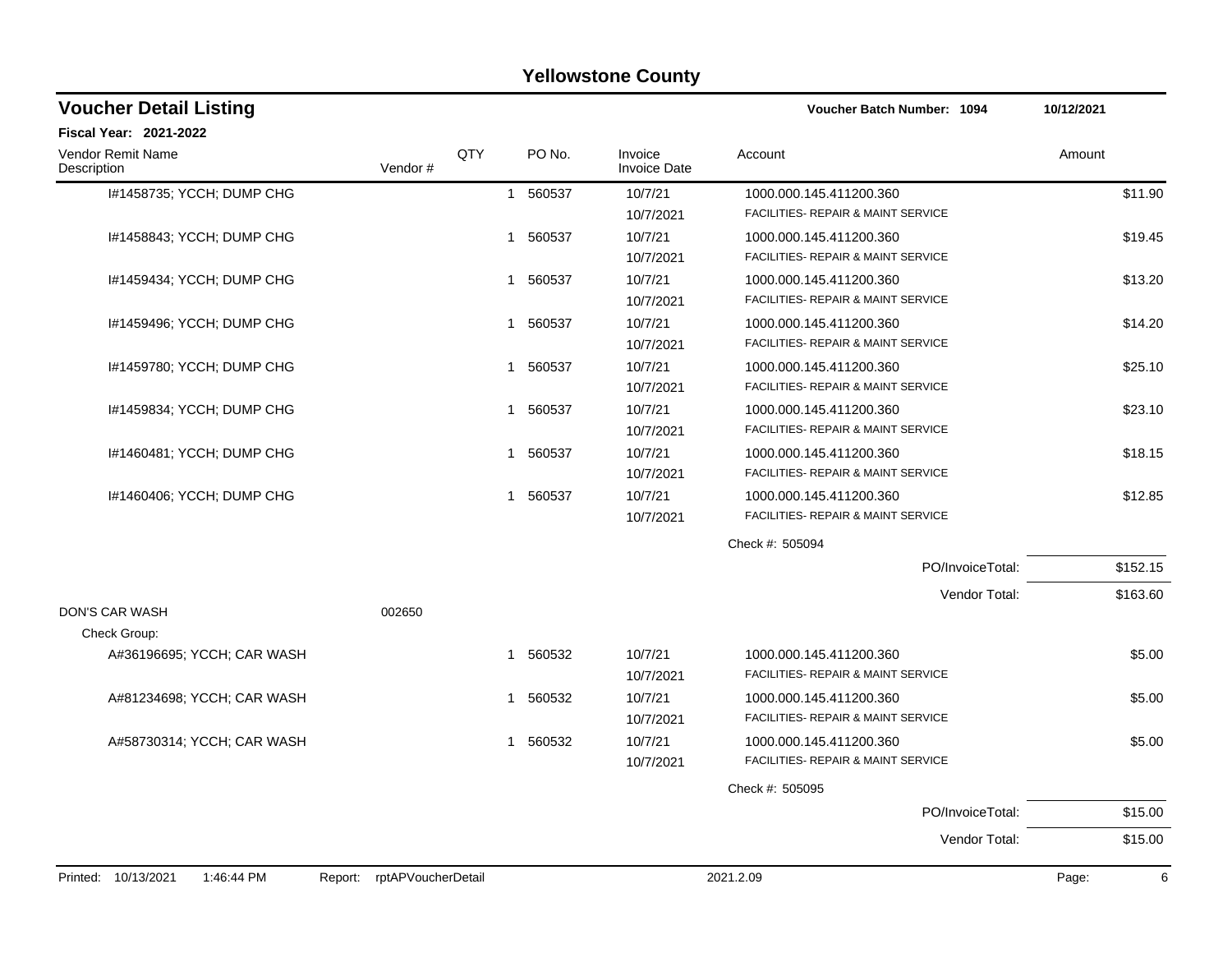| <b>Voucher Detail Listing</b>                  |         |     |          |                                | Voucher Batch Number: 1094                                    |                  | 10/12/2021 |          |
|------------------------------------------------|---------|-----|----------|--------------------------------|---------------------------------------------------------------|------------------|------------|----------|
| <b>Fiscal Year: 2021-2022</b>                  |         |     |          |                                |                                                               |                  |            |          |
| <b>Vendor Remit Name</b><br>Description        | Vendor# | QTY | PO No.   | Invoice<br><b>Invoice Date</b> | Account                                                       |                  | Amount     |          |
| DXP ENTERPRISES INC                            | 041624  |     |          |                                |                                                               |                  |            |          |
| Check Group:                                   |         |     |          |                                |                                                               |                  |            |          |
| I#52392420; YCCH; FIRST AID SUPPLIES           |         |     | 1 560524 | 10/7/21<br>10/7/2021           | 1000.000.145.411200.360<br>FACILITIES- REPAIR & MAINT SERVICE |                  |            | \$48.80  |
|                                                |         |     |          |                                | Check #: 505096                                               |                  |            |          |
|                                                |         |     |          |                                |                                                               | PO/InvoiceTotal: |            | \$48.80  |
|                                                |         |     |          |                                |                                                               | Vendor Total:    |            | \$48.80  |
| ECOLAB PEST ELIMINATION DIVISION               |         |     |          |                                |                                                               |                  |            |          |
| Check Group:                                   |         |     |          |                                |                                                               |                  |            |          |
| 1#5330755 A#YELL0005-0002 PEST CONTROL         |         |     | 1 560557 | 10/08/2021<br>10/8/2021        | 2300.000.146.411200.360<br>FACILITIES JAIL- REPAIR & MAINT    |                  |            | \$90.96  |
| 1#5330754 A#YELL0005-0001 PEST CONTROL         |         | 1   | 560557   | 10/08/2021<br>10/8/2021        | 2300.000.146.411200.360<br>FACILITIES JAIL- REPAIR & MAINT    |                  |            | \$261.40 |
| 1#5330756 A#YELL0005-0003 PEST CONTROL         |         | 1   | 560557   | 10/08/2021<br>10/8/2021        | 2300.000.146.411200.360<br>FACILITIES JAIL- REPAIR & MAINT    |                  |            | \$257.79 |
|                                                |         |     |          |                                | Check #: 505097                                               |                  |            |          |
|                                                |         |     |          |                                |                                                               | PO/InvoiceTotal: |            | \$610.15 |
|                                                |         |     |          |                                |                                                               | Vendor Total:    |            | \$610.15 |
| <b>ECONOPRINT</b><br>Check Group:              |         |     |          |                                |                                                               |                  |            |          |
| #310515/Business Cards/Megan Hoyer             |         |     | 1 560559 | 10/7/21<br>10/7/2021           | 2140.000.403.431100.210<br>WEED- OFFICE SUPPLIES              |                  |            | \$100.09 |
|                                                |         |     |          |                                | Check #: 505098                                               |                  |            |          |
|                                                |         |     |          |                                |                                                               | PO/InvoiceTotal: |            | \$100.09 |
|                                                |         |     |          |                                |                                                               | Vendor Total:    |            | \$100.09 |
| <b>ENERGY LABORATORIES INC</b><br>Check Group: | 035607  |     |          |                                |                                                               |                  |            |          |
| I#418248 A#B25147 MS4 Water Testing 8/30/21    |         |     | 1 560535 | 10/7/21<br>10/7/2021           | 1000.000.199.411800.397<br>MISC- CONTRACT SERVICES            |                  |            | \$307.00 |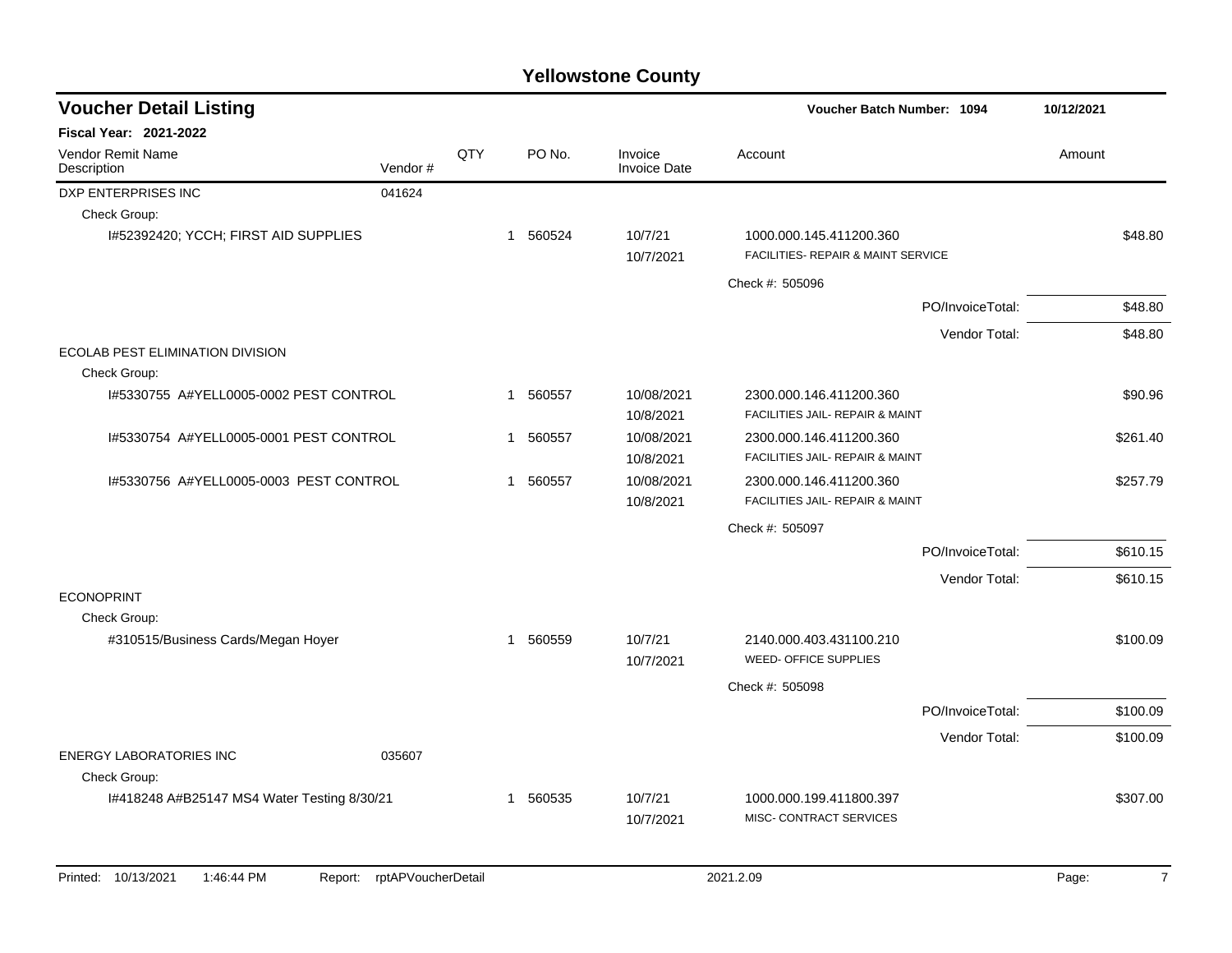|                                                                    |     |                        | <b>Yellowstone County</b>      |                                                               |            |
|--------------------------------------------------------------------|-----|------------------------|--------------------------------|---------------------------------------------------------------|------------|
| <b>Voucher Detail Listing</b>                                      |     |                        |                                | Voucher Batch Number: 1094                                    | 10/12/2021 |
| Fiscal Year: 2021-2022                                             |     |                        |                                |                                                               |            |
| Vendor Remit Name<br>Vendor#<br>Description                        | QTY | PO No.                 | Invoice<br><b>Invoice Date</b> | Account                                                       | Amount     |
| I#418249 A#B25147 MS4 Water Testing 8/30/21                        |     | 560535<br>$\mathbf{1}$ | 10/7/21                        | 1000.000.199.411800.397                                       | \$614.00   |
|                                                                    |     |                        | 10/7/2021                      | MISC- CONTRACT SERVICES                                       |            |
|                                                                    |     |                        |                                | Check #: 505099                                               |            |
|                                                                    |     |                        |                                | PO/InvoiceTotal:                                              | \$921.00   |
|                                                                    |     |                        |                                | Vendor Total:                                                 | \$921.00   |
| <b>FASTENAL COMPANY</b>                                            |     |                        |                                |                                                               |            |
| Check Group:<br>I#MTBLL80794 A#MTBLL0377 GLOVES                    |     | 1 560563               | 10/08/2021                     | 2300.000.146.411200.360                                       | \$14.92    |
|                                                                    |     |                        | 10/8/2021                      | FACILITIES JAIL- REPAIR & MAINT                               |            |
| I#17222755 A#MTBLL75428 CREDIT OVERPMT                             |     | 1 560563               | 10/08/2021                     | 2300.000.146.411200.360                                       | (\$6.39)   |
|                                                                    |     |                        | 10/8/2021                      | FACILITIES JAIL- REPAIR & MAINT                               |            |
|                                                                    |     |                        |                                | Check #: 505100                                               |            |
|                                                                    |     |                        |                                | PO/InvoiceTotal:                                              | \$8.53     |
|                                                                    |     |                        |                                | Vendor Total:                                                 | \$8.53     |
| FLEX FAMILY HEALTH PLLC                                            |     |                        |                                |                                                               |            |
| Check Group:<br>I#1351 Medical Svc Sept 2021                       |     | 1 560567               | 10/7/21                        | 2399.000.235.420250.351                                       | \$750.00   |
|                                                                    |     |                        | 10/7/2021                      | YSC- MEDICAL & PSYCH SERVICES                                 |            |
|                                                                    |     |                        |                                | Check #: 505101                                               |            |
|                                                                    |     |                        |                                | PO/InvoiceTotal:                                              | \$750.00   |
|                                                                    |     |                        |                                | Vendor Total:                                                 | \$750.00   |
| <b>GRAYBAR ELECTRIC</b><br>003190                                  |     |                        |                                |                                                               |            |
| Check Group:                                                       |     |                        |                                |                                                               |            |
| 1#9323451751 A#275882 YCCH ELECTRICAL                              |     | 1 560521               | 10/7/21                        | 1000.000.145.411200.360<br>FACILITIES- REPAIR & MAINT SERVICE | \$18.78    |
|                                                                    |     |                        | 10/7/2021                      |                                                               |            |
|                                                                    |     |                        |                                | Check #: 505102                                               |            |
|                                                                    |     |                        |                                | PO/InvoiceTotal:                                              | \$18.78    |
| JARES FENCE CO INC<br>022623                                       |     |                        |                                | Vendor Total:                                                 | \$18.78    |
| Check Group:                                                       |     |                        |                                |                                                               |            |
| Printed: 10/13/2021<br>1:46:44 PM<br>rptAPVoucherDetail<br>Report: |     |                        |                                | 2021.2.09                                                     | Page:<br>8 |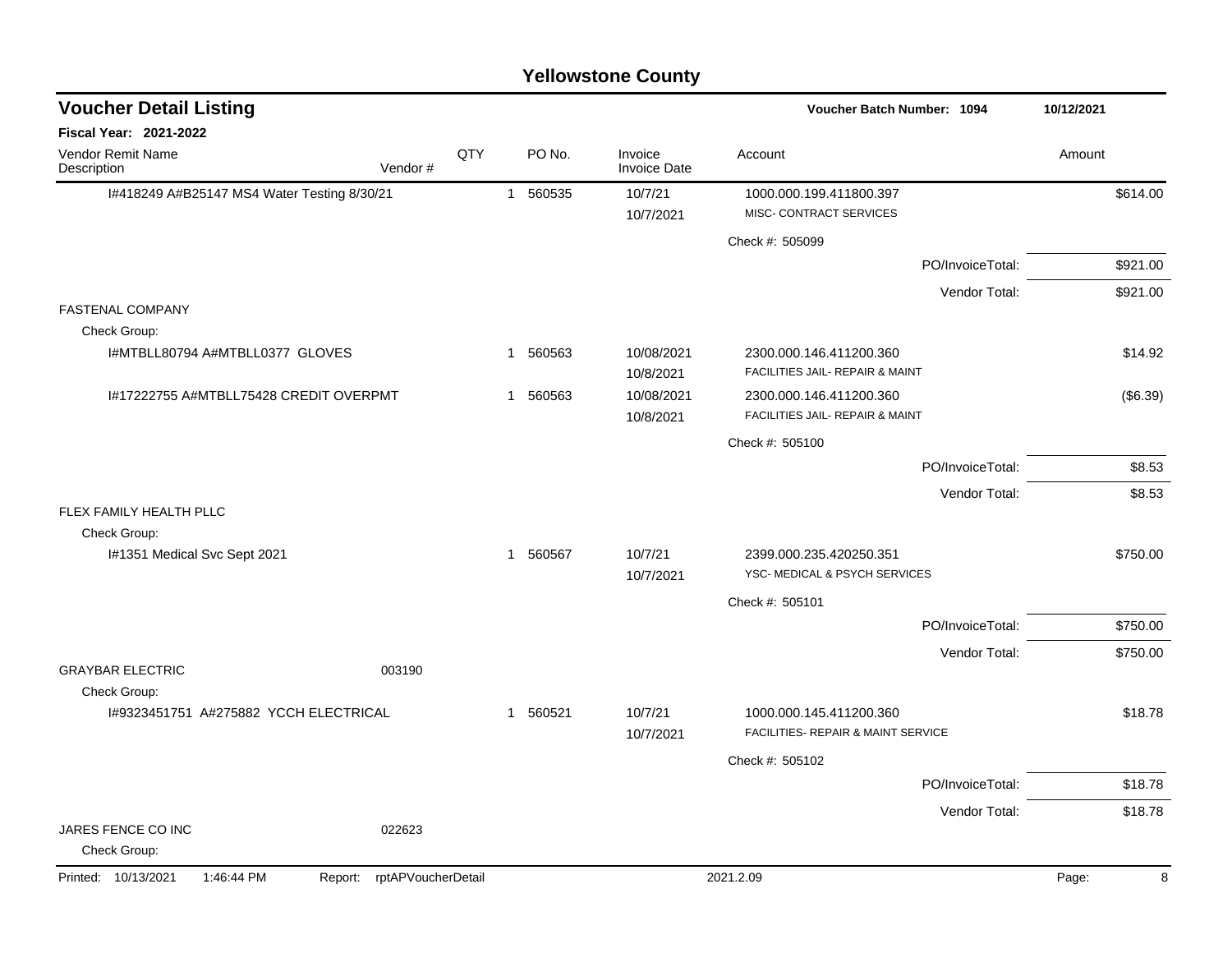|                                              |                    |     |                        | <b>Yellowstone County</b>      |                                                                |             |
|----------------------------------------------|--------------------|-----|------------------------|--------------------------------|----------------------------------------------------------------|-------------|
| <b>Voucher Detail Listing</b>                |                    |     |                        |                                | <b>Voucher Batch Number: 1094</b>                              | 10/12/2021  |
| Fiscal Year: 2021-2022                       |                    |     |                        |                                |                                                                |             |
| Vendor Remit Name<br>Description             | Vendor#            | QTY | PO No.                 | Invoice<br><b>Invoice Date</b> | Account                                                        | Amount      |
| 1#34241 9-28-21 FENCE REPAIR                 |                    |     | 560534<br>$\mathbf{1}$ | 10/7/21                        | 2830.000.414.430800.230                                        | \$219.00    |
|                                              |                    |     |                        | 10/7/2021                      | JUNK VEHICLE- REPAIR & MAINT SUPPLIES                          |             |
|                                              |                    |     |                        |                                | Check #: 505103                                                |             |
|                                              |                    |     |                        |                                | PO/InvoiceTotal:                                               | \$219.00    |
|                                              |                    |     |                        |                                | Vendor Total:                                                  | \$219.00    |
| KINGS ACE HARDWARE, STATE                    |                    |     |                        |                                |                                                                |             |
| Check Group:<br>I#743896/2 BOLT SNAP         |                    |     | 1 560556               | 10/7/21                        | 2300.000.146.411200.360                                        | \$15.96     |
|                                              |                    |     |                        | 10/7/2021                      | FACILITIES JAIL- REPAIR & MAINT                                |             |
|                                              |                    |     |                        |                                | Check #: 505104                                                |             |
|                                              |                    |     |                        |                                | PO/InvoiceTotal:                                               | \$15.96     |
|                                              |                    |     |                        |                                | Vendor Total:                                                  | \$15.96     |
| KLJ ENGINEERING LLC                          |                    |     |                        |                                |                                                                |             |
| Check Group:                                 |                    |     |                        |                                |                                                                |             |
| I#10158820 TEDD WATER/SEWER 9/30/21          |                    |     | 1 560566               | 10/7/21<br>10/7/2021           | 2310.000.246.470210.398<br>LOCKWOOD TEDD-VAR CONTRACT SERVICES | \$12,864.50 |
|                                              |                    |     |                        |                                | Check #: 505105                                                |             |
|                                              |                    |     |                        |                                | PO/InvoiceTotal:                                               | \$12,864.50 |
|                                              |                    |     |                        |                                | Vendor Total:                                                  | \$12,864.50 |
| LAUREL ROTARY CLUB                           | 003937             |     |                        |                                |                                                                |             |
| Check Group:                                 |                    |     |                        |                                |                                                                |             |
| I#20190369 Scholarship Fund Contribution     |                    |     | 560533<br>1.           | 10/7/21<br>10/7/2021           | 1000.000.100.410100.330<br>BOCC- MEMBERSHIP & DUES             | \$3.00      |
| I#20190369 Polio Plus Contribution           |                    |     | 560533<br>1            | 10/7/21                        | 1000.000.100.410100.330                                        | \$2.00      |
|                                              |                    |     |                        | 10/7/2021                      | <b>BOCC- MEMBERSHIP &amp; DUES</b>                             |             |
| I#20190369 Lunches                           |                    |     | 560533<br>4            | 10/7/21                        | 1000.000.100.410100.330                                        | \$36.00     |
|                                              |                    |     |                        | 10/7/2021                      | BOCC- MEMBERSHIP & DUES                                        |             |
| I#20190369 Rotary Dues                       |                    |     | 1 560533               | 10/7/21                        | 1000.000.100.410100.330                                        | \$13.00     |
|                                              |                    |     |                        | 10/7/2021                      | BOCC- MEMBERSHIP & DUES                                        |             |
|                                              |                    |     |                        |                                | Check #: 505106                                                |             |
| Printed: 10/13/2021<br>1:46:44 PM<br>Report: | rptAPVoucherDetail |     |                        |                                | 2021.2.09                                                      | Page:<br>9  |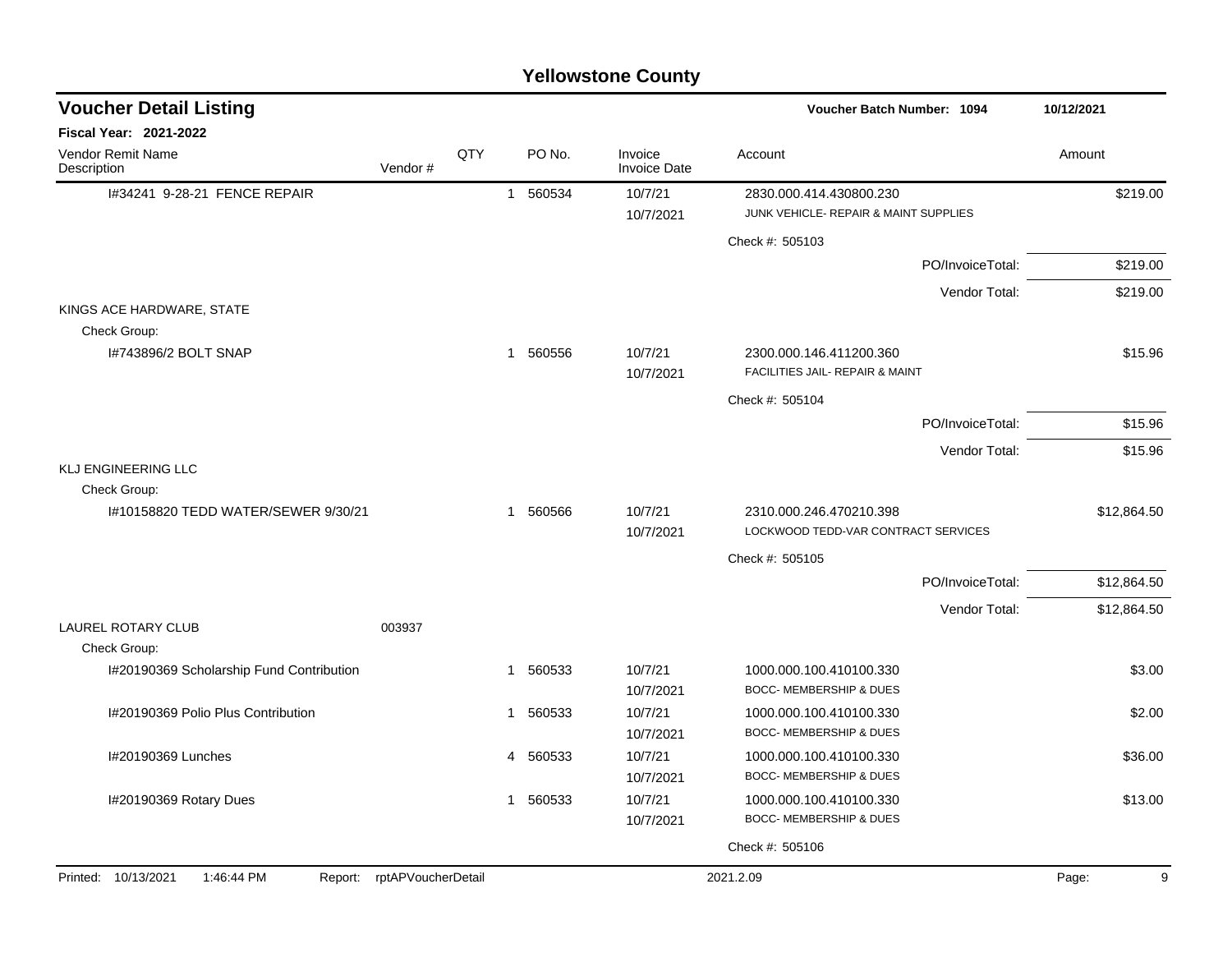| <b>Voucher Detail Listing</b>                                                           |         |     |                        |                         | Voucher Batch Number: 1094                     |                  | 10/12/2021 |
|-----------------------------------------------------------------------------------------|---------|-----|------------------------|-------------------------|------------------------------------------------|------------------|------------|
| <b>Fiscal Year: 2021-2022</b>                                                           |         |     |                        |                         |                                                |                  |            |
| Vendor Remit Name<br>Description                                                        | Vendor# | QTY | PO No.                 | Invoice<br>Invoice Date | Account                                        |                  | Amount     |
|                                                                                         |         |     |                        |                         |                                                | PO/InvoiceTotal: | \$54.00    |
|                                                                                         |         |     |                        |                         |                                                | Vendor Total:    | \$54.00    |
| LOWE'S COMMERCIAL SERVICE                                                               | 048125  |     |                        |                         |                                                |                  |            |
| Check Group:                                                                            |         |     |                        |                         |                                                |                  |            |
| A#98001510340 VACUUM, STEEL STAKE, STAGREEN;<br>DRAINWEASEL; ANCHORS, HOOKS, FLY RIBBON |         |     | 1 560525               | 10/7/21                 | 2300.000.146.411200.360                        |                  | \$307.19   |
|                                                                                         |         |     |                        | 10/7/2021               | FACILITIES JAIL- REPAIR & MAINT                |                  |            |
| A#98001510340 YCCH; RECORSEAL; OUTDOOR TR;<br>WRNCH;                                    |         |     | 1 560525               | 10/7/21                 | 1000.000.145.411200.360                        |                  | \$271.07   |
|                                                                                         |         |     |                        | 10/7/2021               | FACILITIES- REPAIR & MAINT SERVICE             |                  |            |
|                                                                                         |         |     |                        |                         | Check #: 505107                                |                  |            |
|                                                                                         |         |     |                        |                         |                                                | PO/InvoiceTotal: | \$578.26   |
|                                                                                         |         |     |                        |                         |                                                | Vendor Total:    | \$578.26   |
| <b>MASTERCARD KC WILLIAMS</b>                                                           |         |     |                        |                         |                                                |                  |            |
| Check Group:                                                                            |         |     |                        |                         |                                                |                  |            |
| 1232; GAS                                                                               |         |     | 1 560545               | 10/7/21<br>10/7/2021    | 1000.000.124.420600.231<br>DES- GAS/OIL/GREASE |                  | \$166.80   |
|                                                                                         |         |     |                        | 10/7/21                 |                                                |                  |            |
| 1232; TAXI CHG; NATIL HS CONF                                                           |         |     | 560545<br>$\mathbf{1}$ | 10/7/2021               | 1000.000.124.420600.370<br><b>DES-TRAVEL</b>   |                  | \$48.60    |
| 1232; HOTEL CHARGES, NATL HS CONF                                                       |         |     | 560545<br>$\mathbf 1$  | 10/7/21                 | 1000.000.124.420600.370                        |                  | \$458.04   |
|                                                                                         |         |     |                        | 10/7/2021               | <b>DES-TRAVEL</b>                              |                  |            |
| 1232; AIRPORT PARKING, NATL HS CONF                                                     |         |     | 560545<br>1            | 10/7/21                 | 1000.000.124.420600.370                        |                  | \$45.00    |
|                                                                                         |         |     |                        | 10/7/2021               | <b>DES-TRAVEL</b>                              |                  |            |
| 1232; CREDIT CARD APP RENEWAL                                                           |         |     | 1 560545               | 10/7/21                 | 1000.000.124.420600.220                        |                  | \$46.99    |
|                                                                                         |         |     |                        | 10/7/2021               | DES- OPERATING SUPPLIES                        |                  |            |
|                                                                                         |         |     |                        |                         | Check #: 505108                                |                  |            |
|                                                                                         |         |     |                        |                         |                                                | PO/InvoiceTotal: | \$765.43   |
|                                                                                         |         |     |                        |                         |                                                | Vendor Total:    | \$765.43   |
| MASTERCARD MOTOR POOL<br>Check Group:                                                   | 045773  |     |                        |                         |                                                |                  |            |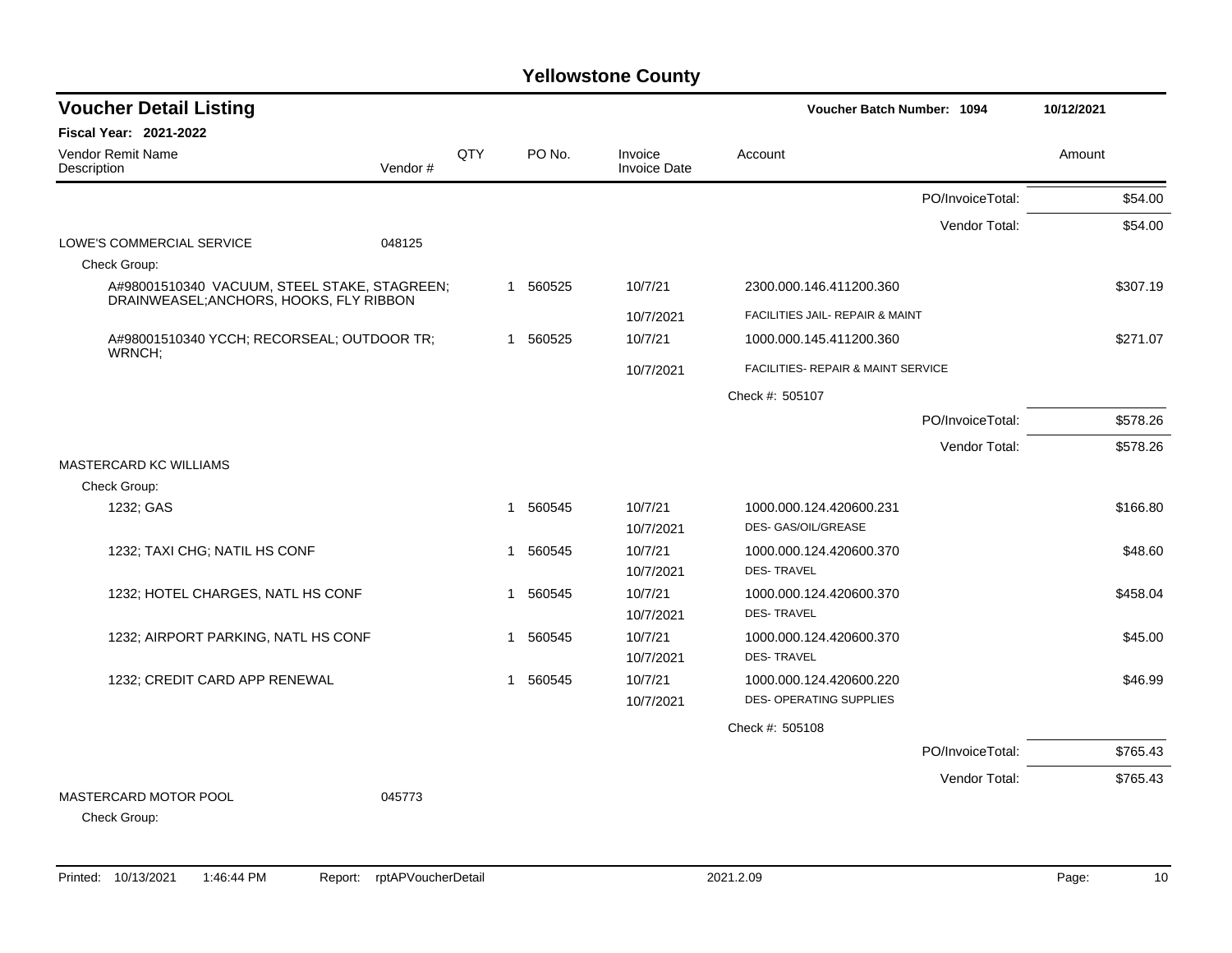|                                                    |                    |     |              |          | <b>Yellowstone County</b>      |                                                            |                  |            |            |
|----------------------------------------------------|--------------------|-----|--------------|----------|--------------------------------|------------------------------------------------------------|------------------|------------|------------|
| <b>Voucher Detail Listing</b>                      |                    |     |              |          |                                | Voucher Batch Number: 1094                                 |                  | 10/12/2021 |            |
| Fiscal Year: 2021-2022                             |                    |     |              |          |                                |                                                            |                  |            |            |
| Vendor Remit Name<br>Description                   | Vendor#            | QTY |              | PO No.   | Invoice<br><b>Invoice Date</b> | Account                                                    |                  | Amount     |            |
| A#3113; GAS 9/21/21                                |                    |     | $\mathbf{1}$ | 560522   | 10/7./21<br>10/7/2021          | 1000.000.199.411800.231<br>MISC- GAS/OIL/GREASE            |                  |            | \$121.25   |
|                                                    |                    |     |              |          |                                | Check #: 505109                                            |                  |            |            |
|                                                    |                    |     |              |          |                                |                                                            | PO/InvoiceTotal: |            | \$121.25   |
| Check Group:                                       |                    |     |              |          |                                |                                                            |                  |            |            |
| A#3105; GAS 9/21/21                                |                    |     |              | 1 560523 | 10/7/21<br>10/7/2021           | 1000.000.199.411800.231<br>MISC- GAS/OIL/GREASE            |                  |            | \$43.07    |
|                                                    |                    |     |              |          |                                | Check #: 505109                                            |                  |            |            |
|                                                    |                    |     |              |          |                                |                                                            | PO/InvoiceTotal: |            | \$43.07    |
|                                                    |                    |     |              |          |                                |                                                            | Vendor Total:    |            | \$164.32   |
| MASTERCARD T KACZMAREK                             |                    |     |              |          |                                |                                                            |                  |            |            |
| Check Group:                                       |                    |     |              |          |                                |                                                            |                  |            |            |
| A#0102 GREASE CAP                                  |                    |     |              | 1 560565 | 10/7/21<br>10/7/2021           | 2300.000.146.411200.360<br>FACILITIES JAIL- REPAIR & MAINT |                  |            | \$3.26     |
| A#0102 OPERATOR COVER                              |                    |     | 1            | 560565   | 10/7/21<br>10/7/2021           | 2300.000.146.411200.360<br>FACILITIES JAIL- REPAIR & MAINT |                  |            | \$325.83   |
|                                                    |                    |     |              |          |                                | Check #: 505110                                            |                  |            |            |
|                                                    |                    |     |              |          |                                |                                                            | PO/InvoiceTotal: |            | \$329.09   |
|                                                    |                    |     |              |          |                                |                                                            | Vendor Total:    |            | \$329.09   |
| MID-RIVERS COMMUNICATIONS                          |                    |     |              |          |                                |                                                            |                  |            |            |
| Check Group:<br>A#4786600; CUSTER REPEATER 10/1/21 |                    |     |              | 1 560543 | 10/7/21                        |                                                            |                  |            | \$57.30    |
|                                                    |                    |     |              |          | 10/7/2021                      | 1000.000.124.420600.340<br><b>DES-UTILITIES</b>            |                  |            |            |
|                                                    |                    |     |              |          |                                | Check #: 505111                                            |                  |            |            |
|                                                    |                    |     |              |          |                                |                                                            | PO/InvoiceTotal: |            | \$57.30    |
|                                                    |                    |     |              |          |                                |                                                            | Vendor Total:    |            | \$57.30    |
| <b>MILLER TROIS LLC</b>                            |                    |     |              |          |                                |                                                            |                  |            |            |
| Check Group:                                       |                    |     |              |          |                                |                                                            |                  |            |            |
| <b>GREENO TOWER LEASE 2021</b>                     |                    |     |              | 1 560549 | 10/7/21<br>10/7/2021           | 1000.000.124.420600.530<br>DES-RENT/LEASE                  |                  |            | \$4,392.00 |
| Printed: 10/13/2021<br>1:46:44 PM<br>Report:       | rptAPVoucherDetail |     |              |          |                                | 2021.2.09                                                  |                  | Page:      | 11         |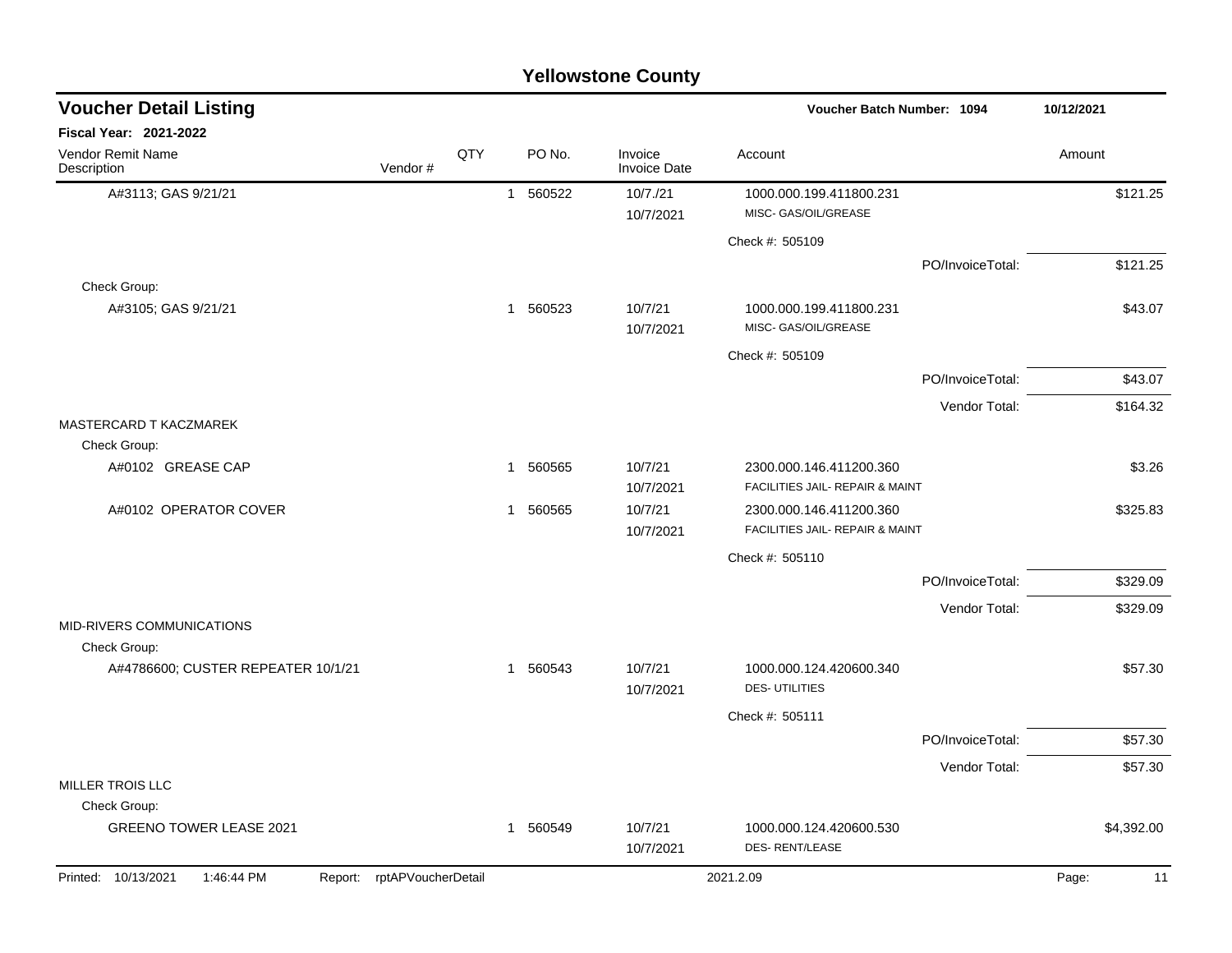| <b>Yellowstone County</b> |  |
|---------------------------|--|
|---------------------------|--|

| <b>Voucher Detail Listing</b>                                                |                    |     |             |                                |                                    | Voucher Batch Number: 1094 | 10/12/2021  |
|------------------------------------------------------------------------------|--------------------|-----|-------------|--------------------------------|------------------------------------|----------------------------|-------------|
| <b>Fiscal Year: 2021-2022</b>                                                |                    |     |             |                                |                                    |                            |             |
| <b>Vendor Remit Name</b><br>Description                                      | Vendor#            | QTY | PO No.      | Invoice<br><b>Invoice Date</b> | Account                            |                            | Amount      |
|                                                                              |                    |     |             |                                | Check #: 505112                    |                            |             |
|                                                                              |                    |     |             |                                |                                    | PO/InvoiceTotal:           | \$4,392.00  |
|                                                                              |                    |     |             |                                |                                    | Vendor Total:              | \$4,392.00  |
| MONTANA DEPT OF REVENUE                                                      | 000104             |     |             |                                |                                    |                            |             |
| Check Group:<br>11/1/21 UNCLAIMED PROPERTY TO STATE                          |                    |     | 1 560527    | 4526.75                        | 7915.000.000.020110.000            |                            | \$4,526.75  |
|                                                                              |                    |     |             | 10/7/2021                      | OLD WARRANTS - WARRANTS PAYABLE    |                            |             |
|                                                                              |                    |     |             |                                | Check #: 505113                    |                            |             |
|                                                                              |                    |     |             |                                |                                    | PO/InvoiceTotal:           | \$4,526.75  |
|                                                                              |                    |     |             |                                |                                    | Vendor Total:              | \$4,526.75  |
| <b>MOUNTAIN ALARM</b>                                                        |                    |     |             |                                |                                    |                            |             |
| Check Group:<br>I#268507; YCCH; LABOR                                        |                    |     | 1 560570    | 10/7/21                        | 1000.000.145.411200.360            |                            | \$175.00    |
|                                                                              |                    |     |             | 10/7/2021                      | FACILITIES- REPAIR & MAINT SERVICE |                            |             |
|                                                                              |                    |     |             |                                | Check #: 505114                    |                            |             |
|                                                                              |                    |     |             |                                |                                    | PO/InvoiceTotal:           | \$175.00    |
|                                                                              |                    |     |             |                                |                                    | Vendor Total:              | \$175.00    |
| NUTRIEN AG SOLUTIONS                                                         |                    |     |             |                                |                                    |                            |             |
| Check Group:                                                                 |                    |     | 1 560547    | 10/8/21                        | 2140.000.403.431100.222            |                            | \$1,198.10  |
| I#46812951 Herbicide/Basil Oil - 15 gal Remedy Ultra and<br>35 gal Basil Oil |                    |     |             |                                |                                    |                            |             |
|                                                                              |                    |     |             | 10/8/2021                      | WEED- CHEM, LAB & MED SUPPLIES     |                            |             |
|                                                                              |                    |     |             |                                | Check #: 505115                    |                            |             |
|                                                                              |                    |     |             |                                |                                    | PO/InvoiceTotal:           | \$1,198.10  |
| PERFECT TEMP                                                                 | 046403             |     |             |                                |                                    | Vendor Total:              | \$1,198.10  |
| Check Group:                                                                 |                    |     |             |                                |                                    |                            |             |
| I#111818 REPAIR KEG COOLER                                                   |                    |     | 560538<br>1 | 10/7/21                        | 5810.000.553.460442.362            |                            | \$2,829.00  |
| UPSTAIRS/DOWNSTAIRS                                                          |                    |     |             | 10/7/2021                      | METRA CONCESSIONS- MAINT & REPAIRS |                            |             |
|                                                                              |                    |     |             |                                | Check #: 505116                    |                            |             |
| Printed: 10/13/2021<br>1:46:44 PM<br>Report:                                 | rptAPVoucherDetail |     |             |                                | 2021.2.09                          |                            | Page:<br>12 |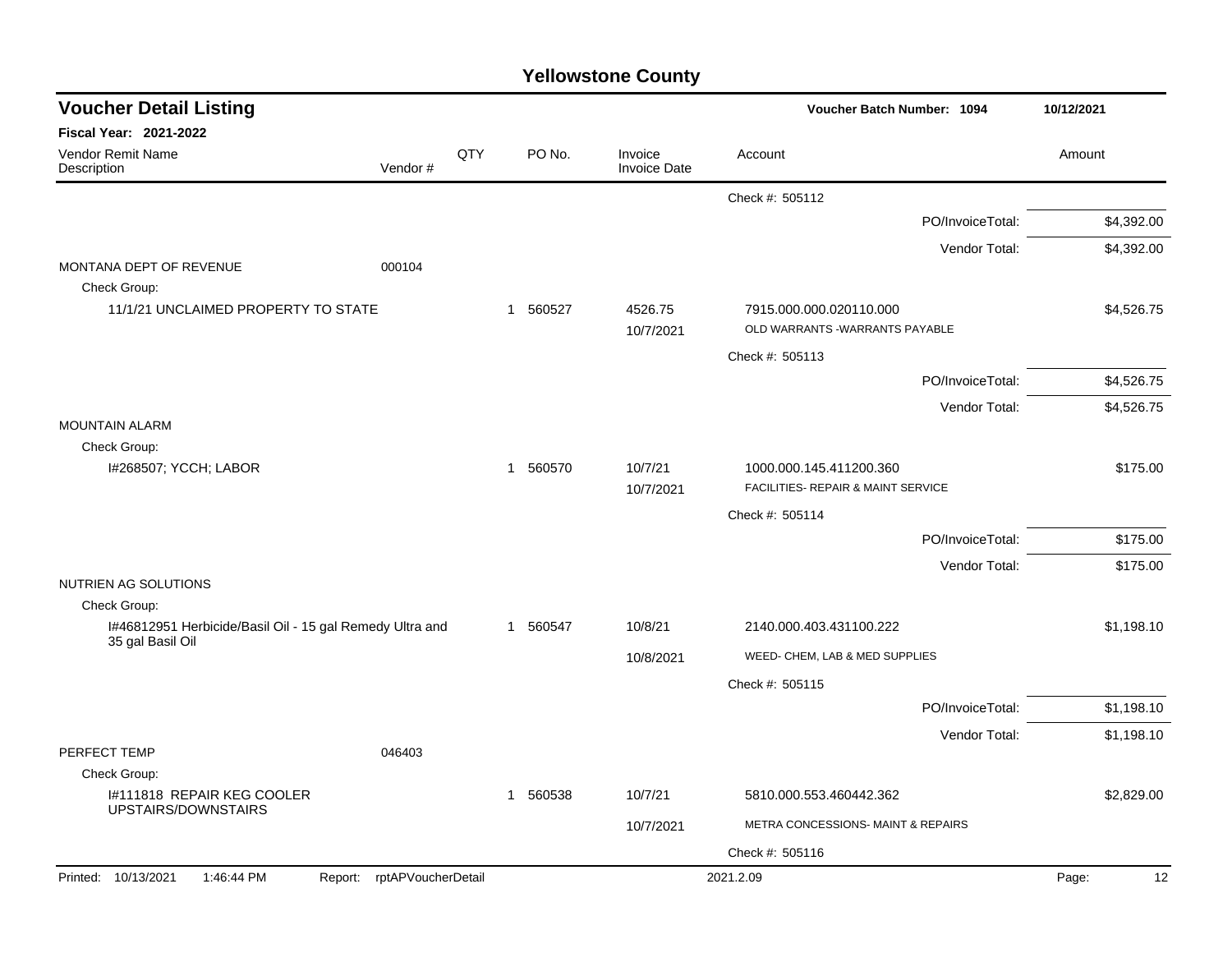| <b>Voucher Detail Listing</b>                                  |                    |     |          |        |                         | <b>Voucher Batch Number: 1094</b>                             |                  | 10/12/2021  |
|----------------------------------------------------------------|--------------------|-----|----------|--------|-------------------------|---------------------------------------------------------------|------------------|-------------|
| <b>Fiscal Year: 2021-2022</b>                                  |                    |     |          |        |                         |                                                               |                  |             |
| Vendor Remit Name<br>Description                               | Vendor#            | QTY |          | PO No. | Invoice<br>Invoice Date | Account                                                       |                  | Amount      |
|                                                                |                    |     |          |        |                         |                                                               | PO/InvoiceTotal: | \$2,829.00  |
|                                                                |                    |     |          |        |                         |                                                               | Vendor Total:    | \$2,829.00  |
| PROFESSIONAL DEVELOPMENT ACADEMY, LLC<br>Check Group:          |                    |     |          |        |                         |                                                               |                  |             |
| I#INV-12798 - NACo High Performance Academy Tuition -<br>A Fox |                    |     | 1 560564 |        | 10/7/21                 | 2190.000.429.510333.380                                       |                  | \$1,695.00  |
|                                                                |                    |     |          |        | 10/7/2021               | <b>INSUR ADMIN-TRAINING</b>                                   |                  |             |
|                                                                |                    |     |          |        |                         | Check #: 505117                                               |                  |             |
|                                                                |                    |     |          |        |                         |                                                               | PO/InvoiceTotal: | \$1,695.00  |
|                                                                |                    |     |          |        |                         |                                                               | Vendor Total:    | \$1,695.00  |
| ROONEY, JIM                                                    |                    |     |          |        |                         |                                                               |                  |             |
| Check Group:<br>#1963, 10/1/21, ROAD GRADING                   |                    |     | 1        | 560558 | 10/7/21                 | 2577.000.000.430200.362                                       |                  | \$500.00    |
|                                                                |                    |     |          |        | 10/7/2021               | RSID 656M ROAD MAINT & REPAIRS                                |                  |             |
|                                                                |                    |     |          |        |                         | Check #: 505118                                               |                  |             |
|                                                                |                    |     |          |        |                         |                                                               | PO/InvoiceTotal: | \$500.00    |
|                                                                |                    |     |          |        |                         |                                                               | Vendor Total:    | \$500.00    |
| STATE INDUSTRIAL PRODUCTS                                      | 005810             |     |          |        |                         |                                                               |                  |             |
| Check Group:                                                   |                    |     |          |        |                         |                                                               |                  |             |
| I#902143423; YCCH; COOLADE                                     |                    |     | 1        | 560541 | 10/7/21<br>10/7/2021    | 1000.000.145.411200.360<br>FACILITIES- REPAIR & MAINT SERVICE |                  | \$1,938.10  |
| 1#902143944 COOLADE                                            |                    |     | 1 560541 |        | 10/7/21                 | 2300.000.146.411200.360                                       |                  | \$2,538.97  |
|                                                                |                    |     |          |        | 10/7/2021               | FACILITIES JAIL- REPAIR & MAINT                               |                  |             |
| I#902150563; YCCH; ALGAECIDE                                   |                    |     | 1 560541 |        | 10/7/21                 | 1000.000.145.411200.360                                       |                  | \$1,906.41  |
|                                                                |                    |     |          |        | 10/7/2021               | FACILITIES- REPAIR & MAINT SERVICE                            |                  |             |
| 1#902152064 LUBRICANT                                          |                    |     | 1 560541 |        | 10/7/21<br>10/7/2021    | 2300.000.146.411200.360<br>FACILITIES JAIL- REPAIR & MAINT    |                  | \$1,635.47  |
|                                                                |                    |     |          |        |                         | Check #: 505119                                               |                  |             |
|                                                                |                    |     |          |        |                         |                                                               | PO/InvoiceTotal: | \$8,018.95  |
|                                                                |                    |     |          |        |                         |                                                               |                  |             |
|                                                                |                    |     |          |        |                         |                                                               | Vendor Total:    | \$8,018.95  |
| 1:46:44 PM<br>Printed: 10/13/2021<br>Report:                   | rptAPVoucherDetail |     |          |        |                         | 2021.2.09                                                     |                  | Page:<br>13 |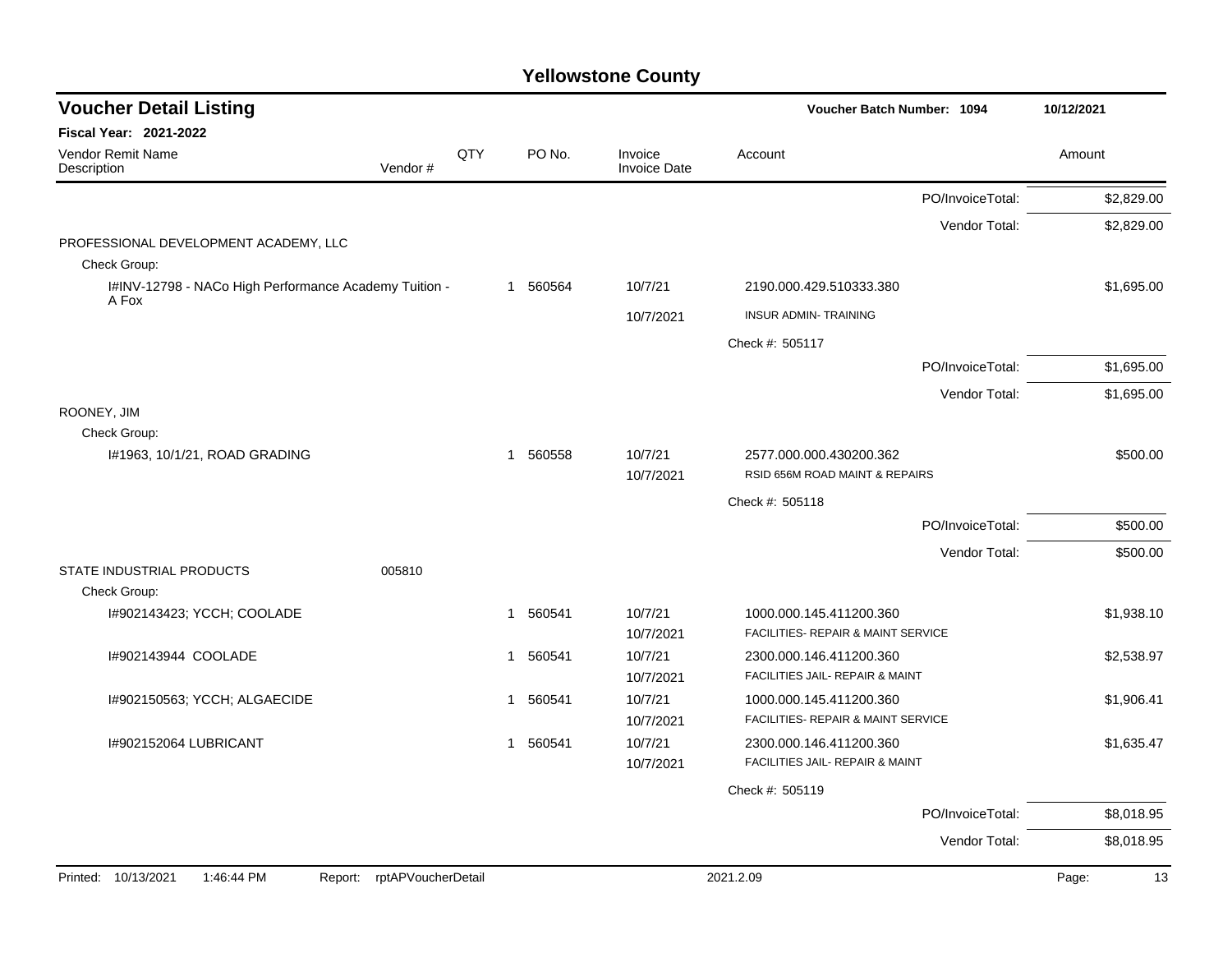| <b>Voucher Detail Listing</b>                | Voucher Batch Number: 1094 |     | 10/12/2021               |                                |                                                           |                  |          |
|----------------------------------------------|----------------------------|-----|--------------------------|--------------------------------|-----------------------------------------------------------|------------------|----------|
| <b>Fiscal Year: 2021-2022</b>                |                            |     |                          |                                |                                                           |                  |          |
| Vendor Remit Name<br>Description             | Vendor#                    | QTY | PO No.                   | Invoice<br><b>Invoice Date</b> | Account                                                   |                  | Amount   |
| SYLVESTRI CUSTOMIZATION                      |                            |     |                          |                                |                                                           |                  |          |
| Check Group:                                 |                            |     |                          |                                |                                                           |                  |          |
| I#2176 MAGNETS 9/20/21                       |                            |     | 560561<br>$\overline{2}$ | 10/08/2021<br>10/8/2021        | 2950.000.470.420190.220<br><b>DUI- OPERATING SUPPLIES</b> |                  | \$72.00  |
| I#2176 BANNERS 9/20/21                       |                            |     | 2 560561                 | 10/08/2021<br>10/8/2021        | 2950.000.470.420190.220<br>DUI- OPERATING SUPPLIES        |                  | \$439.00 |
|                                              |                            |     |                          |                                | Check #: 505120                                           |                  |          |
|                                              |                            |     |                          |                                |                                                           | PO/InvoiceTotal: | \$511.00 |
|                                              |                            |     |                          |                                |                                                           | Vendor Total:    | \$511.00 |
| TACOMA SCREW PRODUCTS INC                    |                            |     |                          |                                |                                                           |                  |          |
| Check Group:                                 |                            |     |                          |                                |                                                           |                  |          |
| I#270020203-00 nuts, bolts, screws           |                            |     | 560560<br>$\mathbf{1}$   | 10/7/21<br>10/7/2021           | 2110.000.401.430200.361<br>ROAD-VEHICLE REPAIRS           |                  | \$345.87 |
| I#270019782-00 paint roller                  |                            |     | 1 560560                 | 10/7/21<br>10/7/2021           | 2110.000.401.430260.364<br>ROAD- SIGN MAINTENANCE         |                  | \$12.99  |
|                                              |                            |     |                          |                                | Check #: 505121                                           |                  |          |
|                                              |                            |     |                          |                                |                                                           | PO/InvoiceTotal: | \$358.86 |
|                                              |                            |     |                          |                                |                                                           | Vendor Total:    | \$358.86 |
| US BANK.                                     | 047169                     |     |                          |                                |                                                           |                  |          |
| Check Group:                                 |                            |     |                          |                                |                                                           |                  |          |
| 1#6267247 AGENT FEE A#0000907NS 9/24/21      |                            |     | 1 560526                 | 10/1/21<br>10/7/2021           | 3532.000.900.490300.630<br>RSID 803- PAYING AGENT FEES    |                  | \$350.00 |
| I#6273967 AGENT FEE A#802980100 9/24/21      |                            |     | 560526<br>$\mathbf{1}$   | 10/1/21<br>10/7/2021           | 3530.000.900.490300.630<br>RSID 783- PAYING AGENT FEES    |                  | \$350.00 |
|                                              |                            |     |                          |                                | Check #: 505122                                           |                  |          |
|                                              |                            |     |                          |                                |                                                           | PO/InvoiceTotal: | \$700.00 |
|                                              |                            |     |                          |                                |                                                           | Vendor Total:    | \$700.00 |
| WEST END LOCK & SECURITY INC<br>Check Group: | 046477                     |     |                          |                                |                                                           |                  |          |